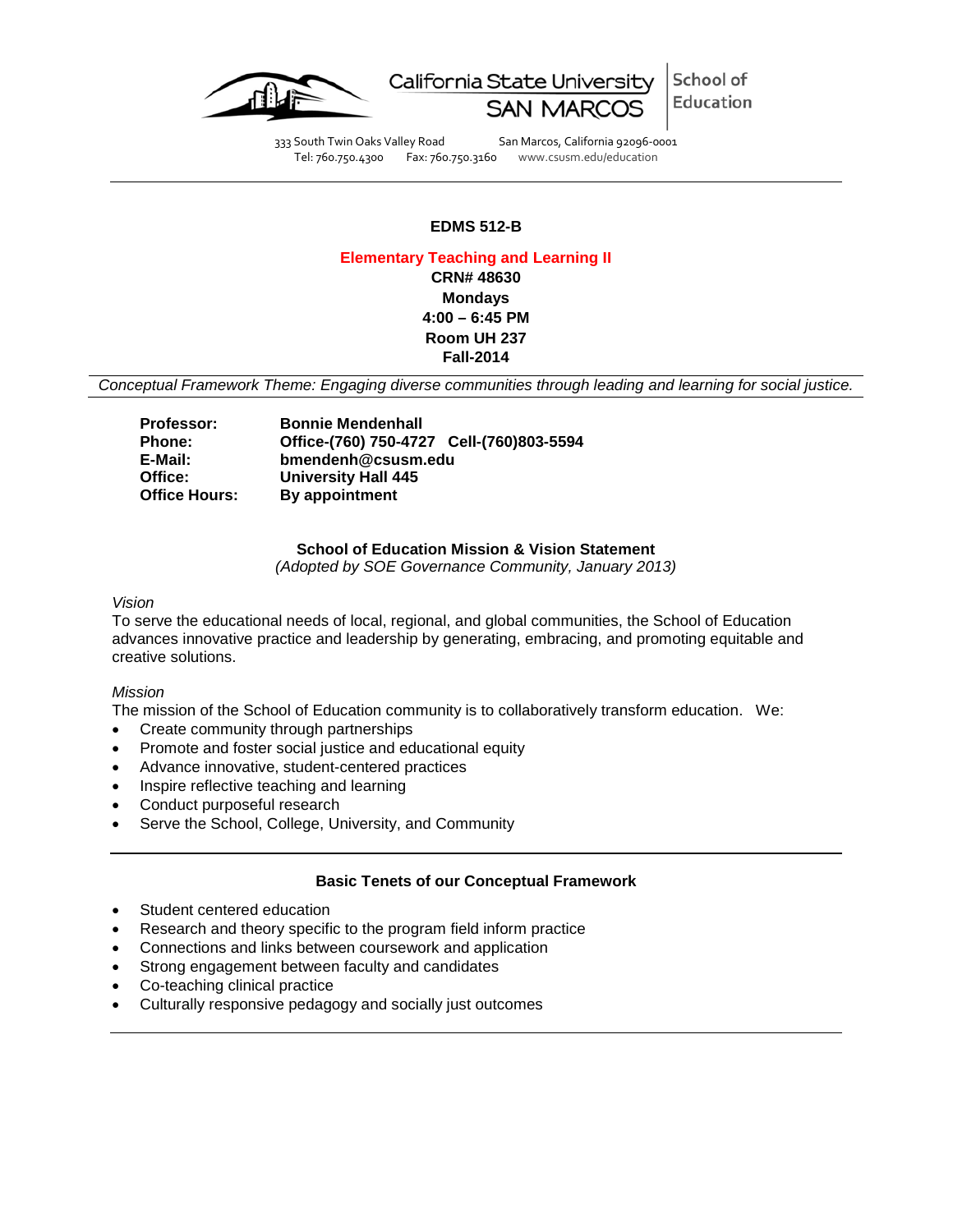# **Table of Contents**

# **COURSE DESCRIPTION**

<span id="page-1-0"></span>Focuses on developing an advanced understanding of learning theory and instructional practice in technology-integrated and inclusive elementary classrooms. *Enrollment restricted to students in the ICP. Prerequisite: EDMS 511B.*

Mendenhall: This course requires participation in public schools and other education-related contexts. This course is designed:

- to extend pre-service candidates' understandings about numerous philosophies of teaching and learning;
- to inform pre-service candidates about key concepts and procedures as they relate to students learning English and students with special education labels;
- to encourage further infusion of technology into curriculums.

### **Course Prerequisites**

<span id="page-1-2"></span><span id="page-1-1"></span>Admission to the Multiple Subject/CLAD teacher Credential Program. Successful completion of EDMS 511 prior to EDMS 512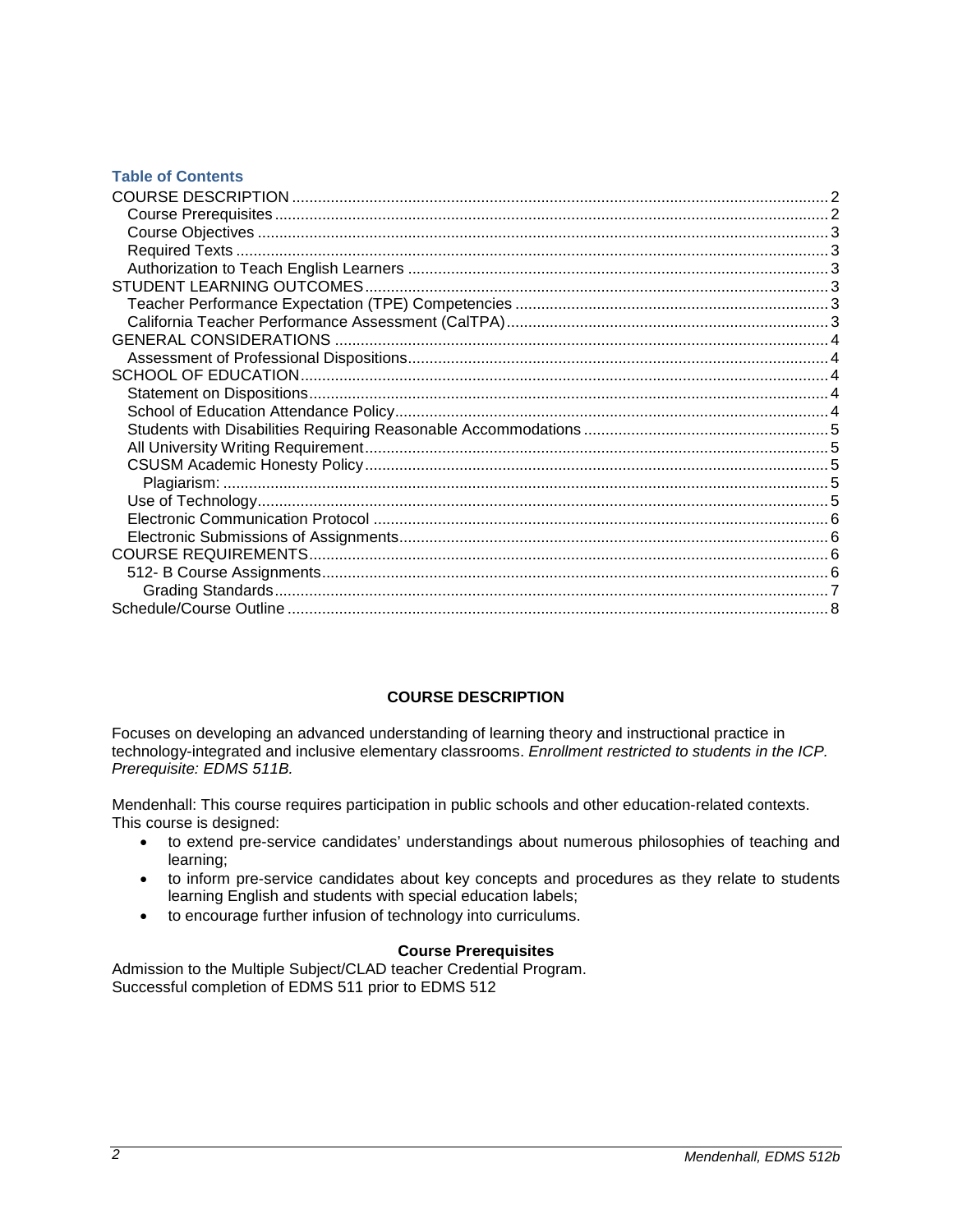# **Course Objectives**

The purposes of this course are threefold:

- to expand pre-service candidates knowledge about general learning theories and experiences with a range of pedagogical practices;
- to enhance pre-service candidates' awareness of the multiple perspectives and learning styles that exist in diverse classrooms and other education-related settings;
- to provide a safe environment for pre-service candidates' discussion of, and experimentation with, a variety of techniques and methods of instruction.

# **Required Texts**

- <span id="page-2-0"></span>• Wiggins and McTighe, (2000) *Understanding by Design* Association of Supervision and Curriculum Development
- Lemov, D., (2010) *Teach Like a Champion*, Josesy Boss Teacher Publication, , San Francisco, California.
- Turnbull A., Turnbull, R. & Wehmeyer, M.L. (2010). *Exceptional lives: Special education in today's school* (6<sup>th</sup> ed). Upper Saddle River, NJ: Pearson, Merrill Prentice Hall.

# **Authorization to Teach English Learners**

<span id="page-2-1"></span>This credential program has been specifically designed to prepare teachers for the diversity of languages often encountered in California public school classrooms. The authorization to teach English learners is met through the infusion of content and experiences within the credential program, as well as additional coursework. Candidates successfully completing this program receive a credential with authorization to teach English learners. *(Approved by CCTC in SB 2042 Program Standards, August 02)*

# **STUDENT LEARNING OUTCOMES**

# **Teacher Performance Expectation (TPE) Competencies**

<span id="page-2-3"></span><span id="page-2-2"></span>The course objectives, assignments, and assessments have been aligned with the CTC standards for Multiple Subject Credential. This course is designed to help teachers seeking a California teaching credential to develop the skills, knowledge, and attitudes necessary to assist schools and district in implementing effective programs for all students. The successful candidate will be able to merge theory and practice in order to realize a comprehensive and extensive educational program for all students. You will be required to formally address the following TPEs in this course:

TPE 6d – Engaging and supporting all learners (IEP Assignment)

TPE 9 – Creating & managing effective instructional time (School Context and Month Long Plan Assignments.

# **California Teacher Performance Assessment (CalTPA)**

<span id="page-2-4"></span>Beginning July 1, 2008 all California credential candidates must successfully complete a state-approved system of teacher performance assessment (TPA), to be embedded in the credential program of preparation. At CSUSM this assessment system is called the CalTPA or the TPA for short.

To assist your successful completion of the TPA, a series of informational seminars are offered over the course of the program. TPA related questions and logistical concerns are to be addressed during the seminars. Your attendance to TPA seminars will greatly contribute to your success on the assessment.

Additionally, SOE classes use common pedagogical language, lesson plans (lesson designs), and unit plans (unit designs) in order to support and ensure your success on the TPA and more importantly in your credential program.

The CalTPA Candidate Handbook, TPA seminar schedule, and other TPA support materials can be found on the SOE website: <http://www.csusm.edu/education/CalTPA/ProgramMaterialsTPA.html>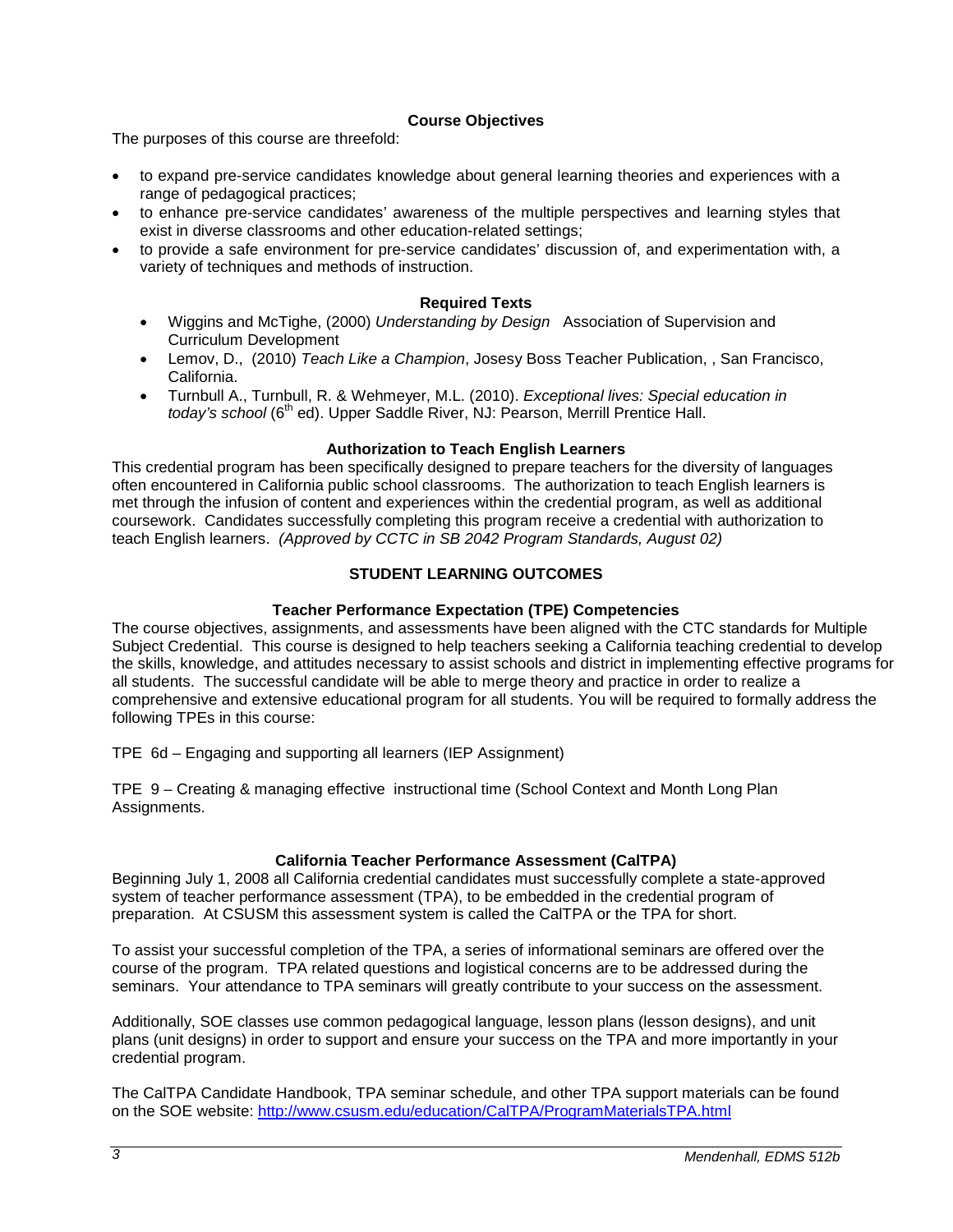# **GENERAL CONSIDERATIONS**

#### **Assessment of Professional Dispositions**

<span id="page-3-1"></span><span id="page-3-0"></span>Assessing a candidate's dispositions within a professional preparation program is recognition that teaching and working with learners of all ages requires not only specific content knowledge and pedagogical skills, but positive attitudes about multiple dimensions of the profession. The School of Education has identified six dispositions – social justice and equity, collaboration, critical thinking, professional ethics, reflective teaching and learning, and life-long learning—and developed an assessment rubric. For each dispositional element, there are three levels of performance - *unacceptable*, *initial target*, and *advanced target*. The description and rubric for the three levels of performance offer measurable behaviors and examples.

The assessment is designed to provide candidates with ongoing feedback for their growth in professional dispositions and includes a self-assessment by the candidate. The dispositions and rubric are presented, explained and assessed in one or more designated courses in each program as well as in clinical practice. Based upon assessment feedback candidates will compose a reflection that becomes part of the candidate's Teaching Performance Expectation portfolio. Candidates are expected to meet the level of *initial target* during the program.

# **SCHOOL OF EDUCATION**

### **Statement on Dispositions**

<span id="page-3-3"></span><span id="page-3-2"></span>The California State University San Marcos School of Education fosters the development of the following professional dispositions among our candidates. Candidates increasingly reflect these dispositions in their work with students, families, and communities.

•**Social Justice and Equity:** Candidates appreciate the languages, communities, and experiences learners bring to the classroom. Candidates advocate for and support marginalized communities and individuals.

•**Collaboration:** Candidates learn and practice the skills of collaboration in their coursework and use them in their professional interactions with students, colleagues, parents, caregivers and those in the wider community.

•**Critical Thinking:** Candidates analyze various professional contexts, resulting in more informed decision-making about professional practice.

•**Professional Ethics:** Candidates learn to make and act on well-reasoned, principled judgments.

•**Reflective Teaching and Learning:** Candidates critically review their professional practice and the impact it has on student success.

•**Life-Long Learning:** Candidates are committed to actively seeking new knowledge, skills and experiences throughout their career.

## *(adopted by the COE Governance Community on January 19, 2007)*

### **School of Education Attendance Policy**

<span id="page-3-4"></span>Due to the dynamic and interactive nature of courses in the School of Education, all candidates are expected to attend all classes and participate actively. At a minimum, candidates must attend more than 80% of class time, or s/he may not receive a passing grade for the course at the discretion of the instructor. Individual instructors may adopt more stringent attendance requirements.

Should the candidate have extenuating circumstances, s/he should contact the instructor as soon as possible. *(Adopted by the COE Governance Community, December, 1997).*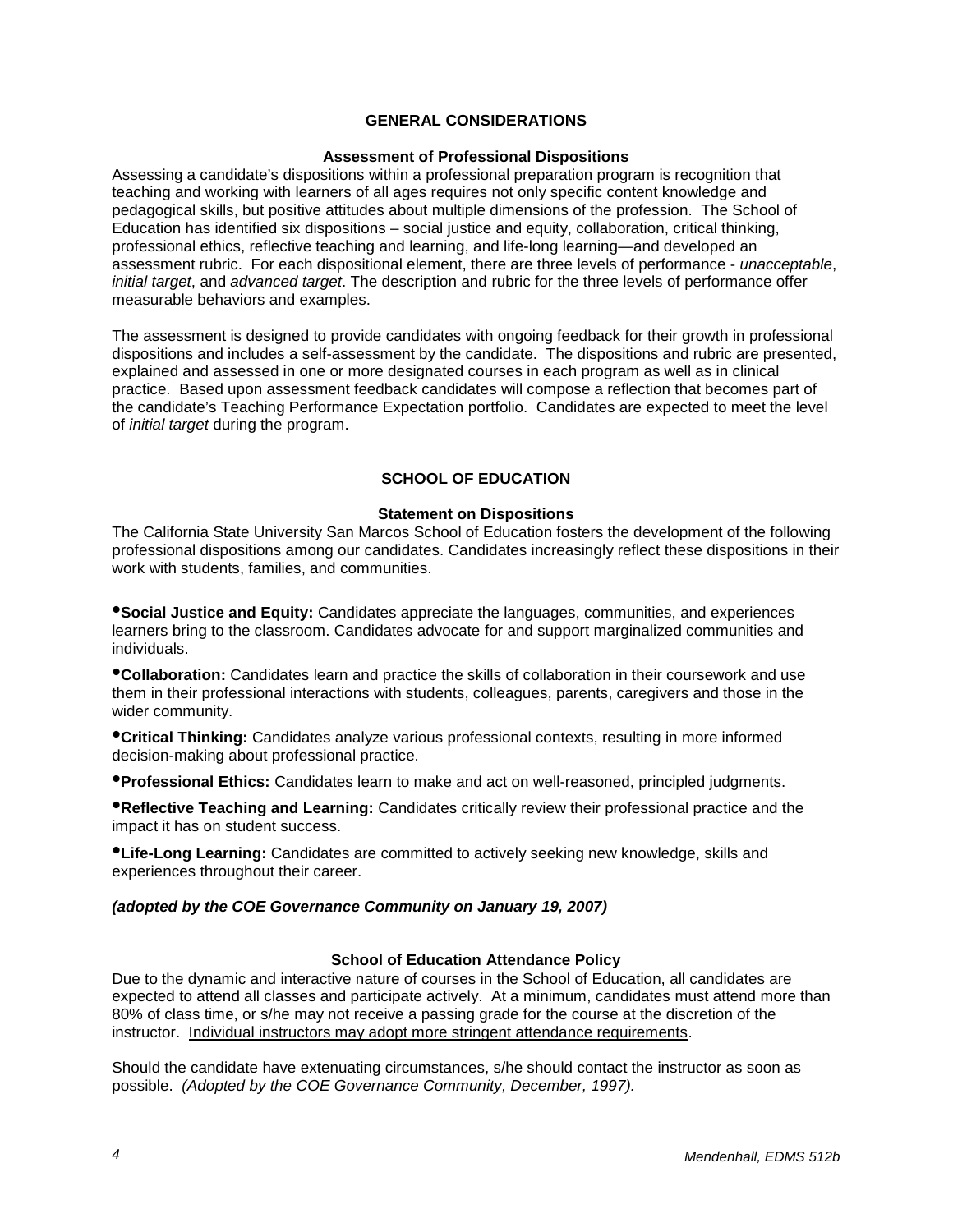*For this course, EDMS 512-b:* 

- *Students missing more than one class session cannot earn an A or A-.*
- *Students missing more than two class sessions cannot earn a B or B+.*
- *Students missing more than three classes cannot earn a C+.*
- *Arriving late or leaving early by more than 20 minutes counts as an absence.*
- *Notifying the instructor does not constitute an excuse. All assignments must be turned in on due date even in case of an absence.*
- *Unless prior instructor approval is secured, assignments will not be accepted three class sessions after which they are due. Exceptions will be handled on a case-by-case basis, as determined by the instructor.*

# **Students with Disabilities Requiring Reasonable Accommodations**

<span id="page-4-0"></span>Candidates with disabilities who require reasonable accommodations must be approved for services by providing appropriate and recent documentation to the Office of Disable Student Services (DSS). This office is located in Craven Hall 4300, and can be contacted by phone at (760) 750-4905, or TTY (760) 750-4909. Candidates authorized by DSS to receive reasonable accommodations should meet with their instructor during office hours or, in order to ensure confidentiality, in a more private setting.

# **All University Writing Requirement**

<span id="page-4-1"></span>*In keeping with the All-University Writing Requirement, all 3 unit courses must have a writing component of at least 2,500 words. This will be met through completion of written assignments including: Session Reflections and Forums, School Context Inquiry Assignment, IEP Best Practices Assignment,* Assistive Devices Reflection, the IDEA Summary Project and the Month Long Plan.

# **CSUSM Academic Honesty Policy**

<span id="page-4-2"></span>"Students will be expected to adhere to standards of academic honesty and integrity, as outlined in the Student Academic Honesty Policy. All written work and oral presentation assignments must be original work. All ideas/materials that are borrowed from other sources must have appropriate references to the original sources. Any quoted material should give credit to the source and be punctuated with quotation marks.

Students are responsible for honest completion of their work including examinations. There will be no tolerance for infractions. If you believe there has been an infraction by someone in the class, please bring it to the instructor's attention. The instructor reserves the right to discipline any student for academic dishonesty in accordance with the general rules and regulations of the university. Disciplinary action may include the lowering of grades and/or the assignment of a failing grade for an exam, assignment, or the class as a whole."

Incidents of Academic Dishonesty will be reported to the Dean of Students. Sanctions at the University level may include suspension or expulsion from the University.

# <span id="page-4-3"></span>**Plagiarism:**

As an educator, it is expected that each candidate will do his/her own work, and contribute equally to group projects and processes. Plagiarism or cheating is unacceptable under any circumstances. If you are in doubt about whether your work is paraphrased or plagiarized see the Plagiarism Prevention for Students website [http://library.csusm.edu/plagiarism/index.html.](http://library.csusm.edu/plagiarism/index.html) If there are questions about academic honesty, please consult the University catalog.

# **Use of Technology**

<span id="page-4-4"></span>Candidates are expected to demonstrate competency in the use of various forms of technology (i.e. word processing, electronic mail, Moodle, use of the Internet, and/or multimedia presentations). Specific requirements for course assignments with regard to technology are at the discretion of the instructor. Keep a digital copy of all assignments for use in your teaching portfolio. All assignments will be submitted online, and some will be submitted in hard copy as well. Details will be given in class.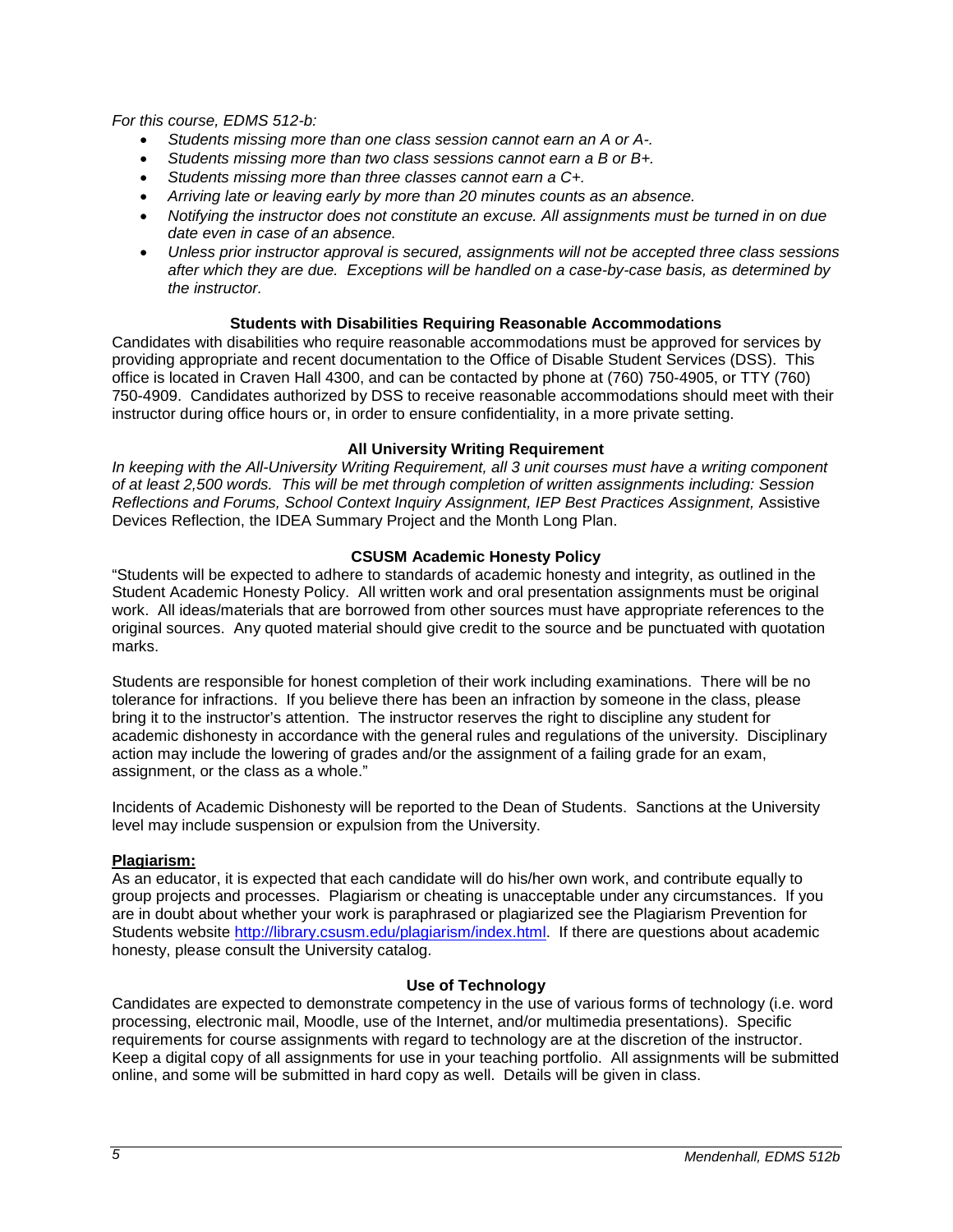### **Electronic Communication Protocol**

<span id="page-5-0"></span>Electronic correspondence is a part of your professional interactions. If you need to contact the instructor, e-mail is often the easiest way to do so. It is my intention to respond to all received e-mails in a timely manner. Please be reminded that e-mail and on-line discussions are a very specific form of communication, with their own nuances and etiquette. For instance, electronic messages sent in all upper case (or lower case) letters, major typos, or slang, often communicate more than the sender originally intended. With that said, please be mindful of all e-mail and on-line discussion messages you send to your colleagues, to faculty members in the School of Education, or to persons within the greater educational community. All electronic messages should be crafted with professionalism and care. Things to consider:

- Would I say in person what this electronic message specifically says?
- How could this message be misconstrued?
- Does this message represent my highest self?
- Am I sending this electronic message to avoid a face-to-face conversation?

In addition, if there is ever a concern with an electronic message sent to you, please talk with the author in person in order to correct any confusion.

### **Electronic Submissions of Assignments**

<span id="page-5-2"></span><span id="page-5-1"></span>**This course is paperless**. All assignments are to be turned into the Moodle shell (a.k.a. Cougar Course) on time. Points will be deducted for late submissions as the work you do is essential to the discussions conducted in this course. Make sure you turn in the assignments in Word, 12 font, in Times New Roman.

# **COURSE REQUIREMENTS**

### **512- B Course Assignments**

<span id="page-5-3"></span>

| Total                                | 1000 points |
|--------------------------------------|-------------|
| Attendance/Participation             | 75 points   |
| Month Long Plan                      | 150 points  |
| <b>Yearlong Grid Activity</b>        | 125 points  |
| <b>Assistive Devices Reflection</b>  | 125 points  |
| <b>IDEA Summary Project</b>          | 125 points  |
| <b>IEP Best Practices Assignment</b> | 100 points  |
| <b>School Context Inquiry</b>        | 75 points   |
| Peer Teaching Demonstration          | 100 points  |
| Session Reflections and Forums       | 125 points  |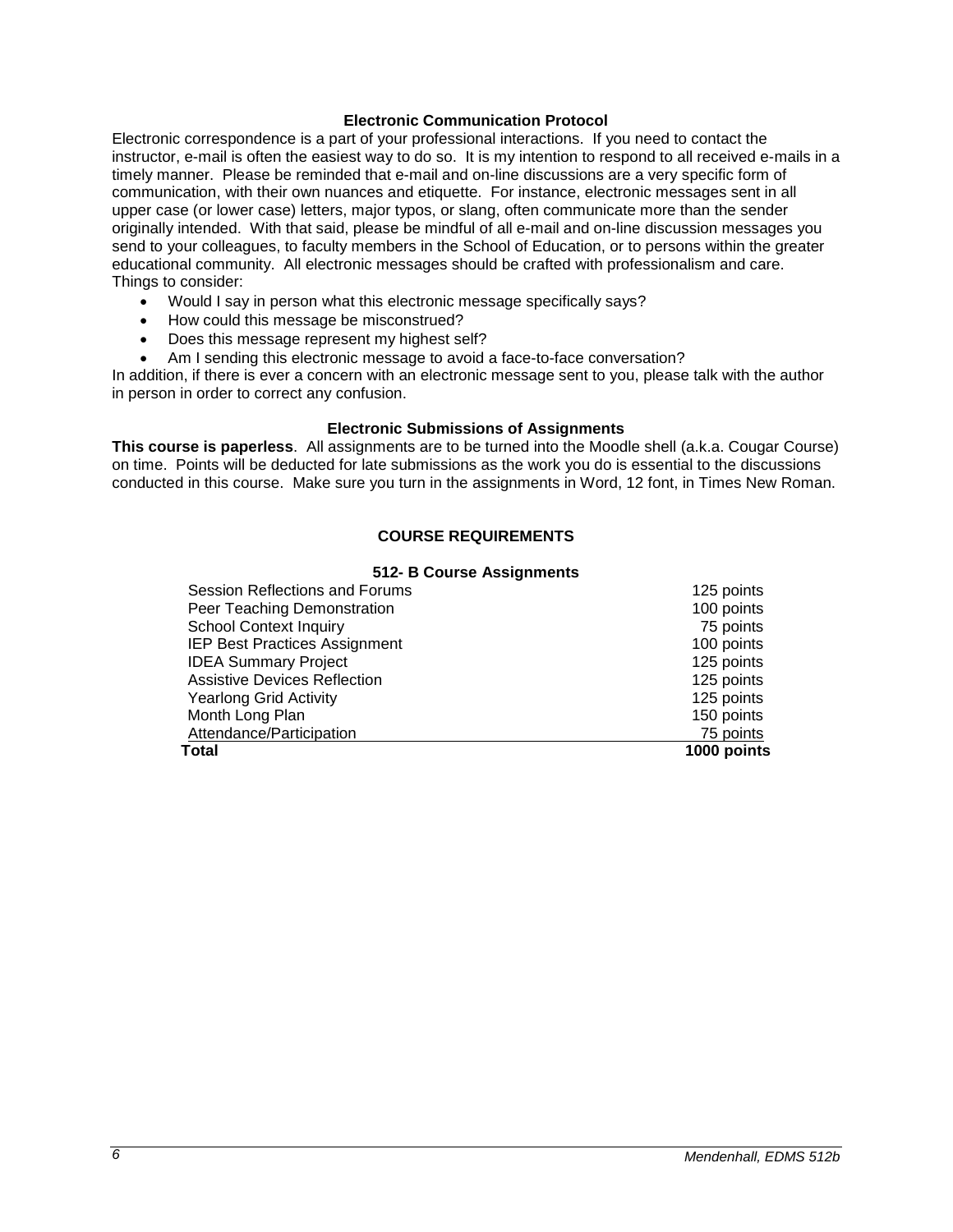# <span id="page-6-0"></span>**Grading Standards**

### **All students will come prepared to class; readings and homework assignments are listed Assignment Schedule posted on the course Moodle on the dates on which they are due.**

All required work is expected to be on time. One grade level will be deducted for each class meeting for which it is late (e.g., an "A" assignment that is submitted one class session late will be marked down to a "B"). Unless prior instructor approval is secured, assignments will not be accepted three class sessions after which they are due. Exceptions will be handled on a case-by-case basis, as determined by the instructor.

It is expected that students will proofread and edit their assignments prior to submission. Students will ensure that the text is error-free (grammar, spelling), and ideas are logically and concisely presented. The assignment's grade will be negatively affected as a result of this oversight. Each written assignment will be graded approximately 80% on content and context (detail, logic, synthesis of information, depth of analysis, etc.), and 20% on mechanics (grammar, syntax, spelling, format, uniformity of citation, etc.). All citations, where appropriate, will use American Psychological Association (APA) format. Consult American Psychological Association (APA) Manual, 5<sup>th</sup> edition for citation guidance.

Grading will also include a component of "professional demeanor." Students will conduct themselves in ways that are generally expected of those who are entering the education profession. This includes but is not limited to:

- On-time arrival to all class sessions;
- Advance preparation of readings and timely submission of assignments;
- Respectful participation in all settings (e.g., whole group, small group, in/outside of class)

### **Participation**

You will be graded on your classroom participation. It is an expectation that you will behave in a professional manner. This will require that you approach your instructor, school personnel, and colleagues in a respectful manner that emphasizes problem solving. Your full attendance means you are not distracted by electronic equipment. As a rule, cell phones should be turned off or to the vibrate mode during class. Laptop computers are essential to the process of our learning; however, it is expected that all students will avoid recreational use of computers during class and that laptops will be put away at the request of the instructor. Of course, participation all includes the extent to which you participate in class discussion, how you interact with colleagues, and that you submit all discussion forums and session reflections on time.